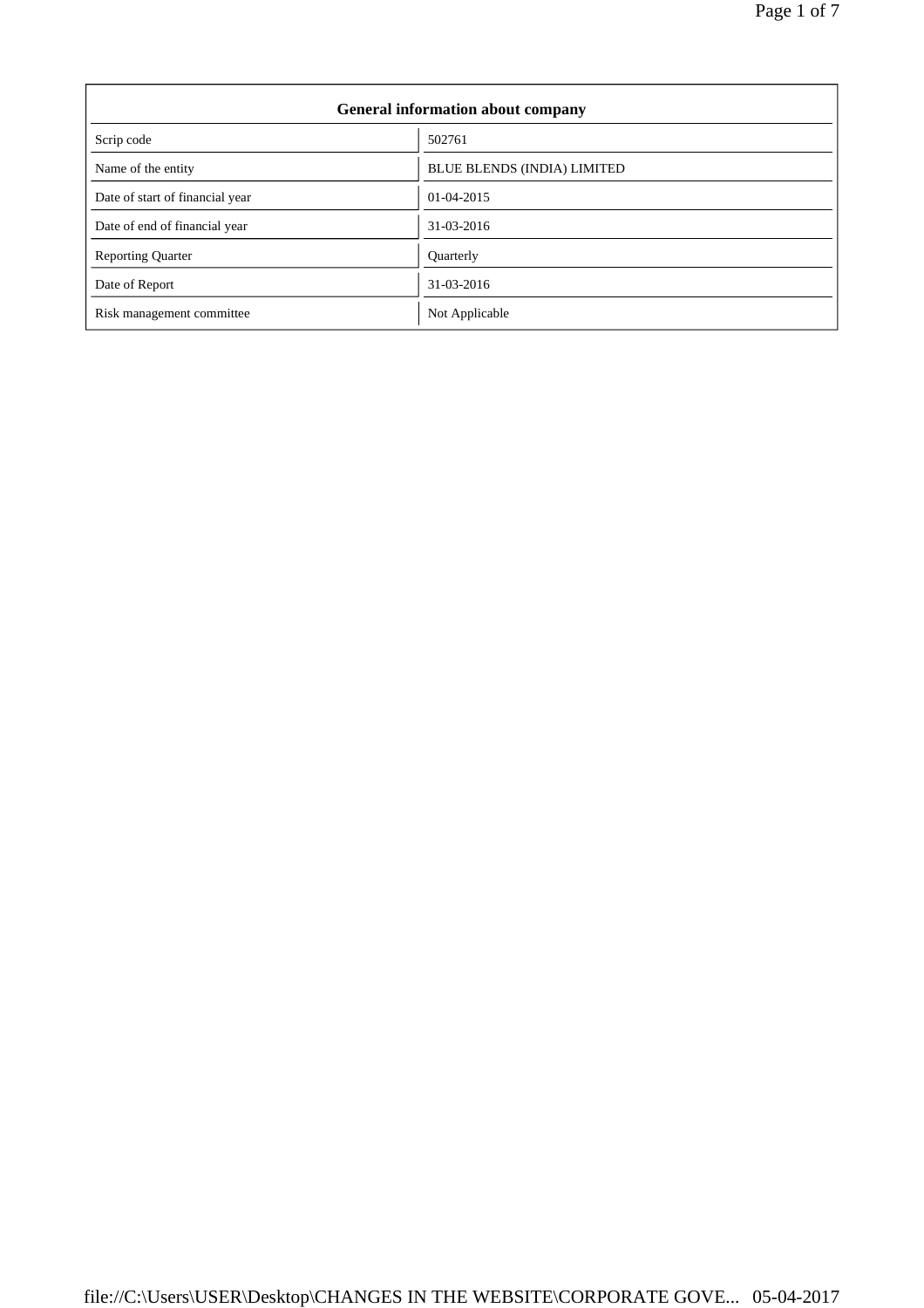| <b>Annexure 1</b>                         |                                                          |                                                         |                                                                |
|-------------------------------------------|----------------------------------------------------------|---------------------------------------------------------|----------------------------------------------------------------|
| <b>Annexure 1</b>                         |                                                          |                                                         |                                                                |
| <b>III.</b> Meeting of Board of Directors |                                                          |                                                         |                                                                |
| Sr                                        | $Date(s)$ of meeting (if any) in the<br>previous quarter | $Date(s)$ of meeting (if any) in the<br>current quarter | Maximum gap between any two consecutive (in<br>number of days) |
|                                           | 20-10-2015                                               |                                                         |                                                                |
| $\overline{c}$                            | $31 - 12 - 2015$                                         |                                                         | 71                                                             |
| 3                                         |                                                          | 12-01-2016                                              | 11                                                             |
| 4                                         |                                                          | 12-02-2016                                              | 30                                                             |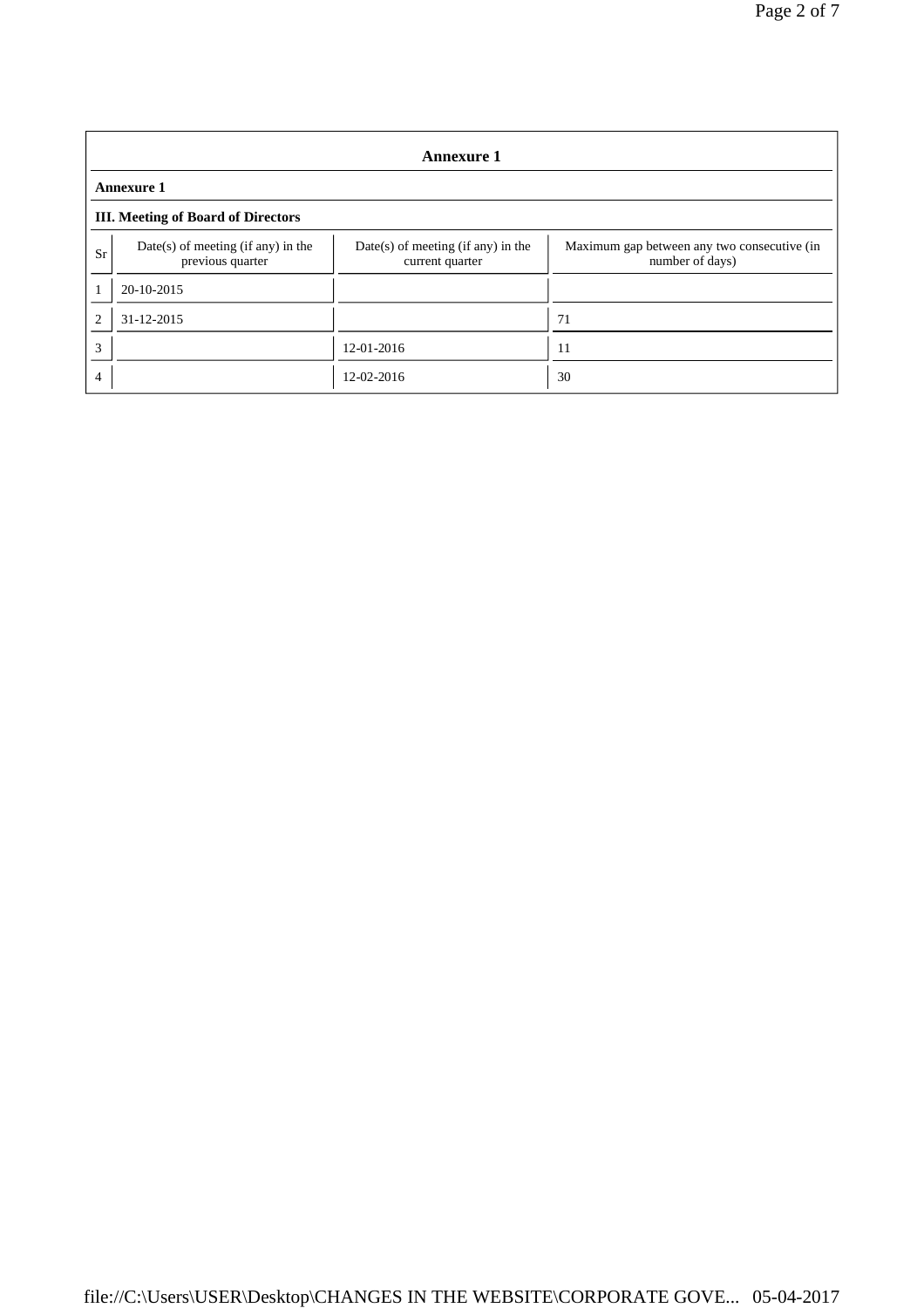| <b>Annexure 1</b>                |                      |                                                                     |                                                     |                                           |                                                                     |                                                                               |
|----------------------------------|----------------------|---------------------------------------------------------------------|-----------------------------------------------------|-------------------------------------------|---------------------------------------------------------------------|-------------------------------------------------------------------------------|
| <b>IV. Meeting of Committees</b> |                      |                                                                     |                                                     |                                           |                                                                     |                                                                               |
| <b>Sr</b>                        | Name of<br>Committee | $Date(s)$ of meeting<br>of the committee in<br>the relevant quarter | Whether<br>requirement of<br>Ouorum met<br>(Yes/No) | Requirement of<br>Ouorum met<br>(details) | $Date(s)$ of meeting<br>of the committee in<br>the previous quarter | Maximum gap between<br>any two consecutive<br>meetings (in number of<br>days) |
|                                  | Audit<br>Committee   | $12 - 02 - 2016$                                                    | Yes                                                 | <b>YES</b>                                | $20-10-2015$                                                        | 115                                                                           |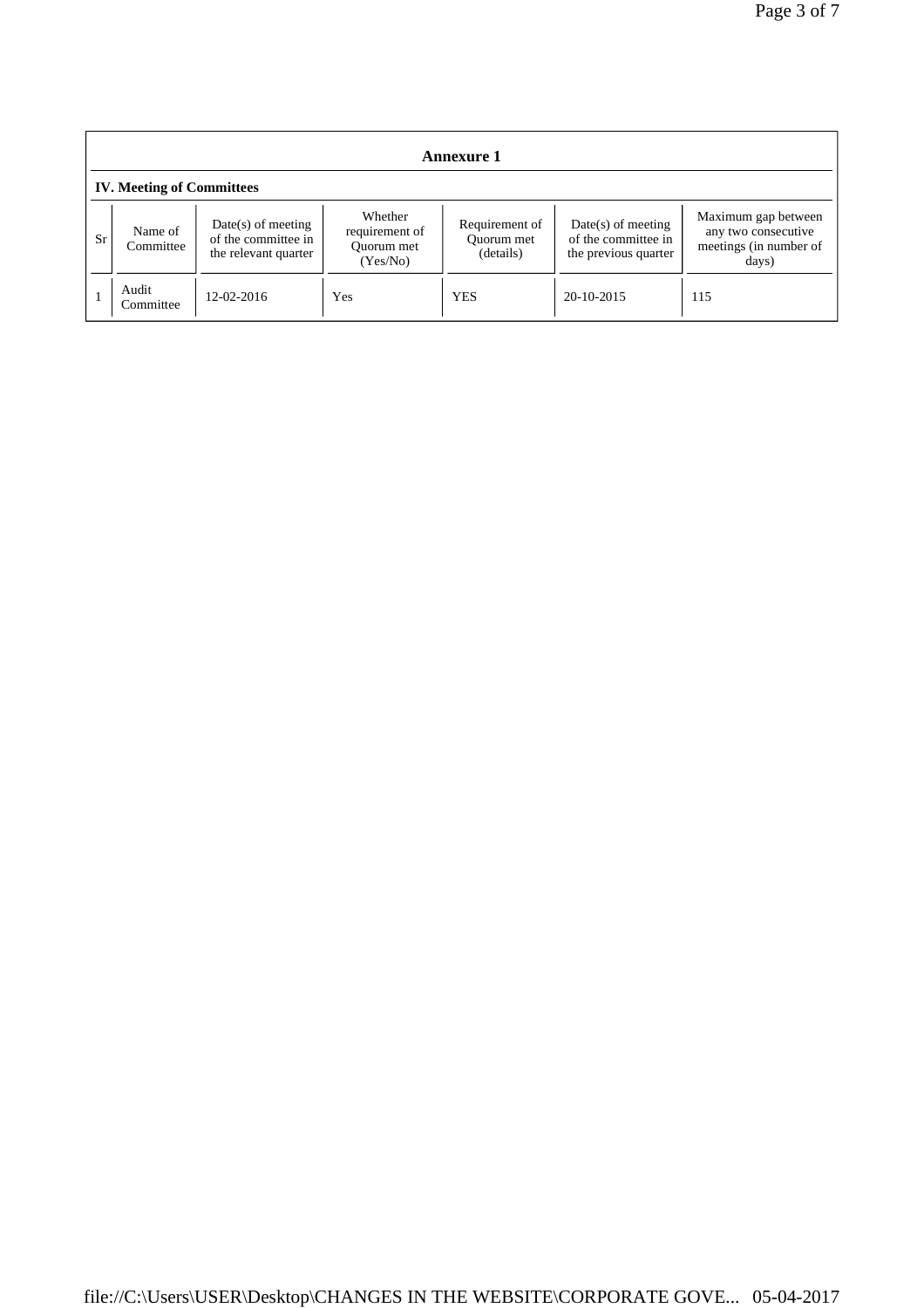| Annexure 1                           |                                                                                                           |                                  |                                                                    |  |
|--------------------------------------|-----------------------------------------------------------------------------------------------------------|----------------------------------|--------------------------------------------------------------------|--|
| <b>V. Related Party Transactions</b> |                                                                                                           |                                  |                                                                    |  |
| Sr                                   | Subject                                                                                                   | Compliance status<br>(Yes/No/NA) | If status is "No" details of non-<br>compliance may be given here. |  |
|                                      | Whether prior approval of audit committee obtained                                                        | Yes                              |                                                                    |  |
| $\overline{c}$                       | Whether shareholder approval obtained for material RPT                                                    | <b>Yes</b>                       |                                                                    |  |
| 3                                    | Whether details of RPT entered into pursuant to omnibus<br>approval have been reviewed by Audit Committee | Yes                              |                                                                    |  |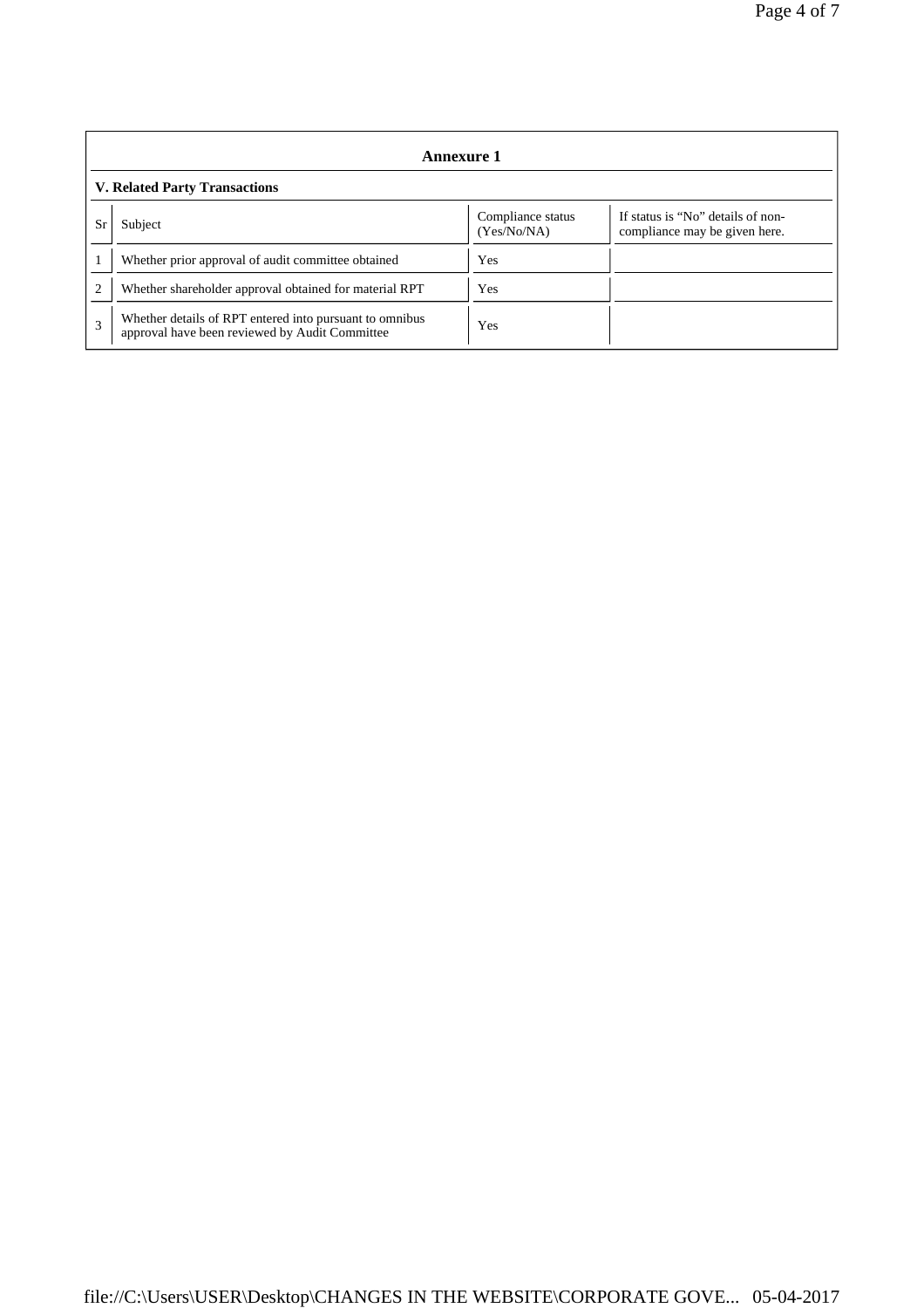| <b>Annexure 1</b>       |                                                                                                                                                                                                                 |                               |  |  |
|-------------------------|-----------------------------------------------------------------------------------------------------------------------------------------------------------------------------------------------------------------|-------------------------------|--|--|
| <b>VI.</b> Affirmations |                                                                                                                                                                                                                 |                               |  |  |
| Sr                      | Subject                                                                                                                                                                                                         | Compliance status<br>(Yes/No) |  |  |
| $\mathbf{1}$            | The composition of Board of Directors is in terms of SEBI (Listing obligations and disclosure requirements)<br>Regulations, 2015                                                                                | Yes                           |  |  |
| $\overline{c}$          | The composition of the following committees is in terms of SEBI(Listing obligations and disclosure<br>requirements) Regulations, 2015 a. Audit Committee                                                        | Yes                           |  |  |
| 3                       | The composition of the following committees is in terms of SEBI(Listing obligations and disclosure<br>requirements) Regulations, 2015. b. Nomination & remuneration committee                                   | Yes                           |  |  |
| $\overline{4}$          | The composition of the following committees is in terms of SEBI(Listing obligations and disclosure<br>requirements) Regulations, 2015. c. Stakeholders relationship committee                                   | Yes                           |  |  |
| 5                       | The composition of the following committees is in terms of SEBI(Listing obligations and disclosure<br>requirements) Regulations, 2015. d. Risk management committee (applicable to the top 100 listed entities) | <b>NA</b>                     |  |  |
| 6                       | The committee members have been made aware of their powers, role and responsibilities as specified in SEBI<br>(Listing obligations and disclosure requirements) Regulations, 2015.                              | Yes                           |  |  |
| $\overline{7}$          | The meetings of the board of directors and the above committees have been conducted in the manner as<br>specified in SEBI (Listing obligations and disclosure requirements) Regulations, 2015.                  | Yes                           |  |  |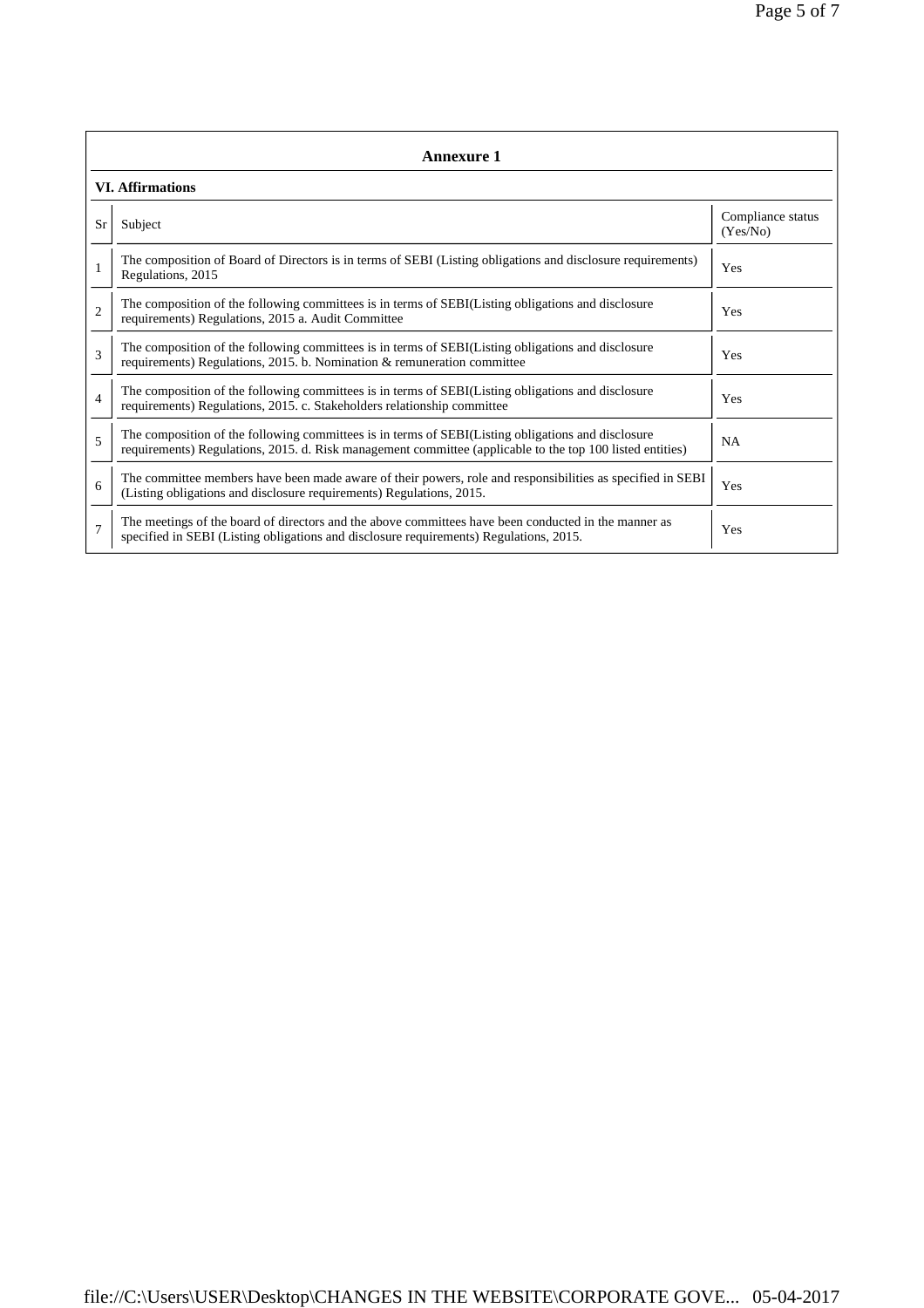| <b>Signatory Details</b> |                          |  |
|--------------------------|--------------------------|--|
| Name of signatory        | <b>ANAND ARYA</b>        |  |
| Designation of person    | <b>Managing Director</b> |  |
| Place                    | <b>MUMBAI</b>            |  |
| Date                     | 11-04-2016               |  |